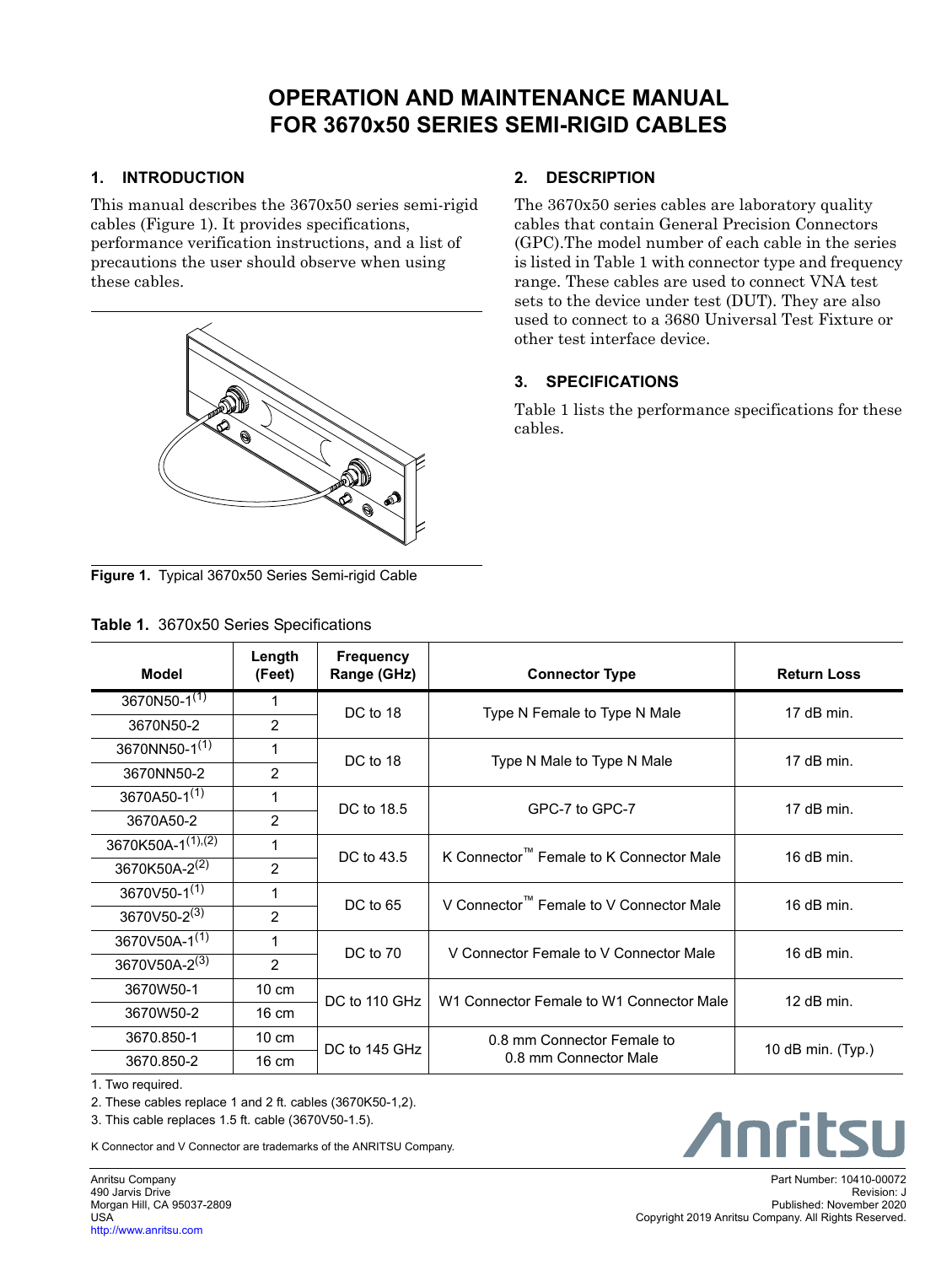#### **4. PRECAUTIONS**

ANRITSU series 3670x50 cables are precision laboratory items and should receive the same care and respect afforded other such equipment. Complying with the following precautions will guarantee longer cable life and less equipment downtime due to connector failure. Also, such compliance will ensure that cable component failures are not due to misuse or abuse—two failure modes not covered under the ANRITSU warranty.

- **a.** *Bend Cables Carefully.* Never bend the cable sharply. Use gentle radius bends only. Place bends in the center portion of cable; never bend near the connectors. Avoid twisting cable; loosen and re-tighten connectors, if necessary.
- **b.** *Beware of Destructive Pin Depth of Mating Connectors.* Measure the center conductor depth of DUT connectors that mate with 3670x50 cable connectors, *before* mating. Use an ANRITSU Pin Depth Gauge (Figure 2), or equivalent. Based on RF components returned for repair, destructive center conductor depth of mating connectors is the major cause of failure in the field. When a 3670x50 cable connector is mated with another connector having a destructive pin depth, damage will likely occur to the cable connector.



**Figure 2.** Pin Depth Gauge Scale

 (A destructive pin depth has a center conductor that is too long in respect to the reference plane of the connector.)

The center conductor depth of 3670x50 cable connectors have a tolerance measured in mils (1/1000 inch). Test device connectors that mate with these cables may not be precision types and may not have the proper center conductor depth. *They must be measured before mating to ensure suitability.*

If the test device center conductor is too long, it will measure out of tolerance in the "+" region (Table 2). *Mating under this condition will possibly damage the cable center conductor.*

If the test device center conductor is too short it will measure out of tolerance in the "-" region. This condition will not cause damage; however, it may result in a poor connection and result in a degradation of performance.

| <b>Connector Pin</b> | <b>Depth Type (Inches)</b> |  |
|----------------------|----------------------------|--|
| GPC-7                | $+0.000$ to $-0.003$       |  |
| κ                    | $+0.000$ to $-0.005$       |  |
| v                    | $+0.000$ to $-0.004$       |  |
| N Male               | $-0.207$ to $-0.227$       |  |
| N Female             | $+0.207$ to $+0.187$       |  |

**Table 2.** Allowable Mating Connector Pin Depth

- *c. Avoid Over Torquing Connectors.* Over torquing connectors is destructive; it may damage the connector center pins. Always use a connector torque wrench when tightening GPC and other precision type connectors. (The wrench should be set to 8 inch-pounds maximum.) *Never* use pliers.
- **d.** *Avoid Mechanical Shock.* Do not drop or otherwise treat 3670x50 cables roughly. Mechanical shock or rough handling will decrease the useful life of these cables. Avoid introducing a bend radius of less than 3 inches.
- **e.** *Keep Cable Connectors Clean.* The precise geometry of the precision connectors that makes the high performance of these cables possible can be easily disturbed by dirt and other contamination adhering to connector interfaces. When not in use, keep the connectors covered. Refer to section 7 for cleaning instructions.

#### **5. CONNECTING AND USING CABLES**

Connect the female connector of one 3670x50 cable to the Port 1 connector of the test set. Repeat for Port 2 with the second cable (if used). When connecting cables, use a connector torque wrench and observe all other precautions described above.